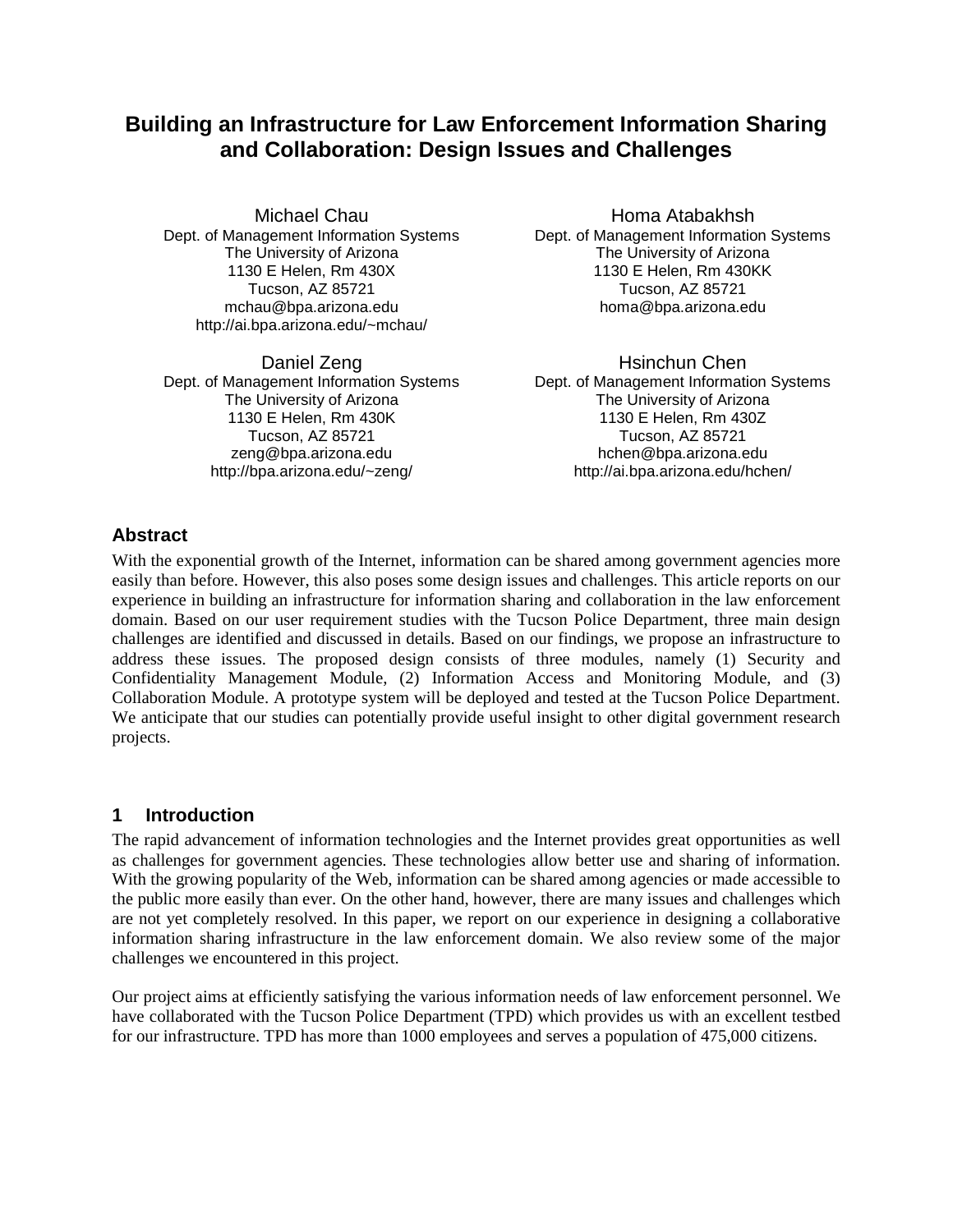### **2 Problems in Information-Seeking in Law Enforcement**

Information is heavily needed in various processes in law enforcement, such as crime analysis and investigation. Crime analysts often need to inquire different distributed data sources to obtain the required information on a criminal case. Based on our previous successful implementation of the COPLINK system at TPD (Hauck & Chen, 1999), we identified a few areas that can be further improved.

### **2.1 Information Access**

Many different data sources are available at TPD. Besides several internally maintained databases, external databases maintained at the county level (the Pima County) and the state level (the Arizona State) also need to be inquired frequently by police officers. In addition, there are many other useful data sources on the publicly accessible Web that are useful to law enforcement personnel. These include search services such as Property Assessor Information, Map Guide, People Search and Reverse Lookup. In order to find the desired information, police officers have to know where such data sources are located, and whether such sources have good authority and credibility. Without substantial experience and knowledge, it becomes difficult to locate important and accurate information. Also, police officers have to query each of the data sources individually. This requires a large amount of effort to query all the relevant data sources, each with a different search interface and display. Users should be able to get the required information through a single, integrated interface.

#### **2.2 Information Monitoring**

Another problem is the reactive nature of the data sources. Police officers often have to track the activities of a particular suspect or the whereabouts of a vehicle. These monitoring functions are usually not available in most search systems. As a result, the data sources have to be checked manually on a regular basis, giving the user a heavy mental effort.

#### **2.3 Personalization**

Personnel with different job duties and geographical locations have very different information needs. Given the large number of data sources, police officers face the problem of finding the right data sources that are relevant to their jobs. The current system is not customizable to satisfy personalized information needs.

#### **2.4 Collaboration**

Police officers with different job functions and at different locations have acquired a vast amount of knowledge. A police officer may obtain some knowledge from the observations during patrol, while a crime analyst may get some particular insights when doing an investigation. Such knowledge however, is tacit and not efficiently shared. When a police officer needs some particular information, he or she does not know whom to contact. We also realize that there are situations where two different units are working on two closely related cases (e.g., related to the same person), without knowing that another person is working on a similar case. As a result the two units are not able to collaborate and share the knowledge. The issues of sharing knowledge in a collaborative manner and linking together people working on similar cases have to be addressed.

## **3 Design Challenges**

In order to address the above problems, we propose to build an infrastructure for information sharing and collaboration for TPD. During our design, we face some design challenges that we address in this section. While these issues are of definite importance in the law enforcement domain, we believe they are also applicable to digital government research in other domains.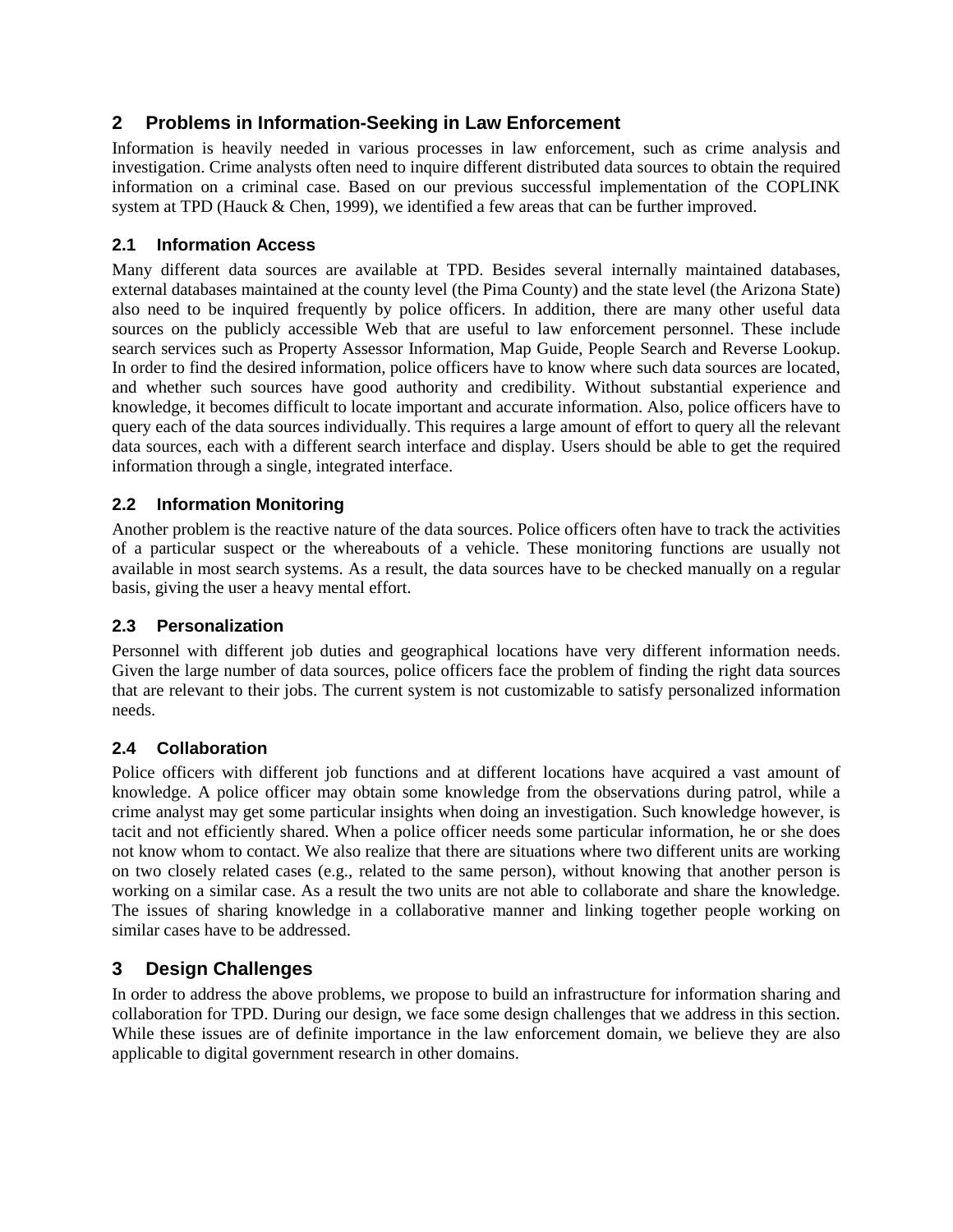#### **3.1 Distributed, Heterogeneous Data sources**

As mentioned above, there are many data sources that a police officer, for example a crime analyst, needs to frequently inquire in order to perform an investigation. These data sources are mostly in the form of databases that have been in operation for years or decades. Other data sources include information or search services which are available on the Web. Because the data sources are funded and maintained by multiple agencies, they employ a wide range of different hardware platforms, database systems, network protocols, data schemas, and user interfaces. This poses a great challenge for managing these data sources. The question is how the system can provide a single interface to satisfy a user's information needs. Several research groups have proposed the use of distributed ontology or agent technology database to deal with this problem (e.g., Arens, Knoblock & Shen, 1996; Bayardo et al, 1997; Ambite et al, 2001; Bouguettaya et al, 2001). Although these systems can effectively manage multiple data sources, they do not allow users to add a new resource easily or to rate the quality or credibility of an existing data source.

#### **3.2 Security and Confidentiality**

In the law enforcement domain, security is of great concern. Most of the data we deal with are highly sensitive. Improper use of data could lead to fatal consequences. Data security therefore requires very careful considerations in our infrastructure. Police officers of different ranks and job functions have different levels of access to each of the data sources. We also need to deal with the varied security requirements of the data sources maintained at different levels in the government hierarchy, namely the city level, the county level, the state level, and the federal level.

Another issue here is the confidentiality of an investigation. Some criminal cases, such as an internal investigation, are highly confidential with only a few authorized personnel having access to them. With the rising rate of computer crimes and data abuse in recent years, the authorization and authentication process have to be carefully designed to ensure integrity.

#### **3.3 Trust and Willingness to Share Information**

In a recent workshop sponsored by the National Science Foundation and the University of Arizona COPLINK Center (COPLINK 2001), trust and willingness to share information has been voted as one of the most critical issues in information sharing in the law enforcement domain. Agencies are not motivated to share information and knowledge if there is no immediate gain. They may also fear that information being shared would be misused, resulting in legal liabilities. This becomes an interesting design issue in building an information sharing and collaboration infrastructure.

#### **4 Proposed Architecture**

Taking into consideration the above issues and challenges, we propose the COPLINK Collaboration system, an infrastructure which tries to address those problems to a certain extent.

#### **4.1 Linking People Together**

We adapt an approach based on collaborative filtering in our system. Collaborative filtering is defined as the collaboration among people to help one another perform filtering by recording their reactions to the information they read (Goldberg et al, 1992). While traditional collaborative filtering relies on documents read (e.g., Konstan et al, 1997) or items purchased by users (e.g., Amazon.com), we make use of the users' search actions and search histories.

The rationale behind this is that when two users search for the same information, it is likely that the users have similar information needs and that they may possibly be working on two related cases. When a user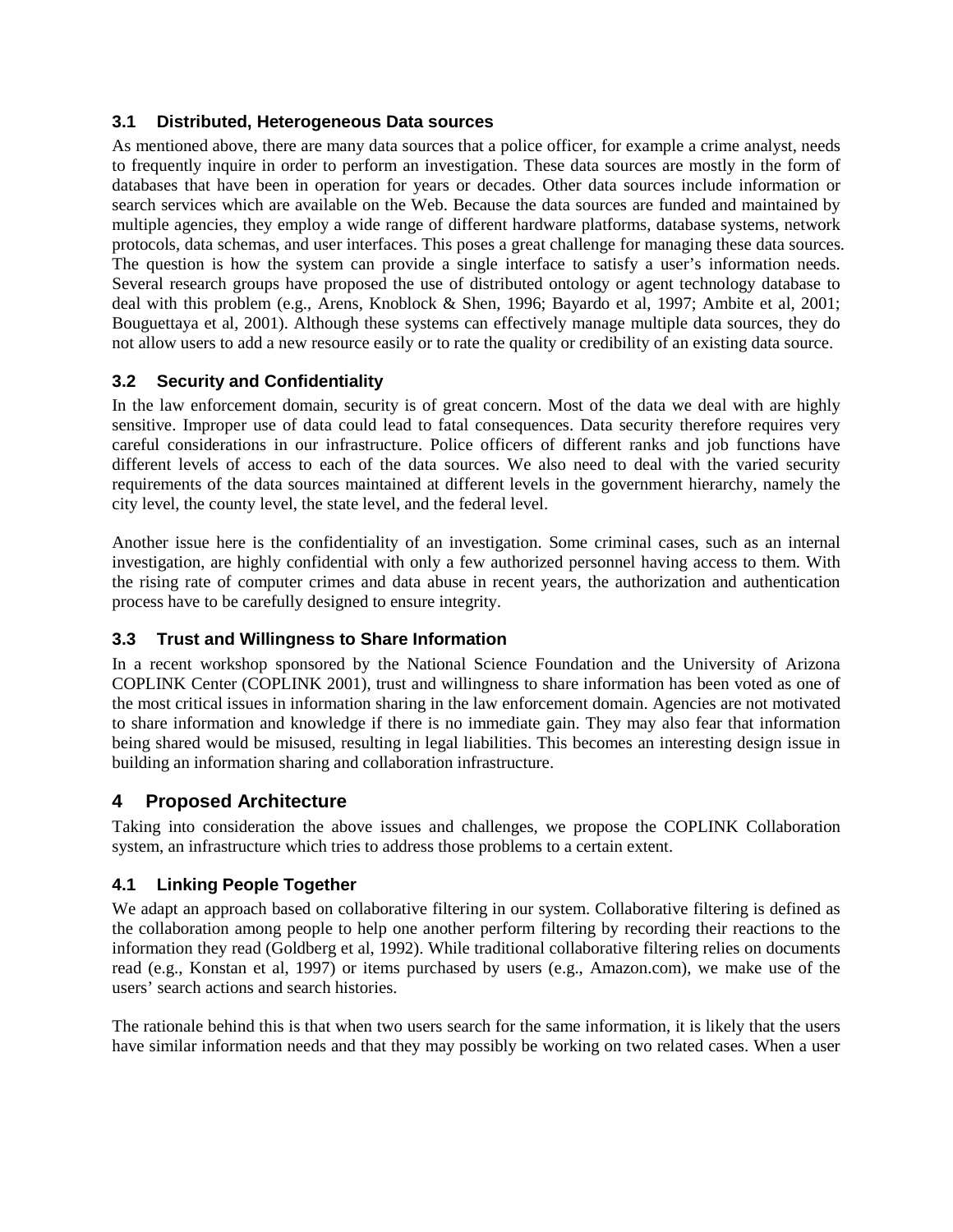performs a search query through COPLINK Collaboration, the search query will be forwarded to the corresponding data sources. At this stage we have not introduced the use of ontology; users have to choose which data sources they want to inquire. Our system will then return the search results to the user and store the search session in the user profile database for further analysis. Collaboration will be performed by applying data mining techniques on these user search profiles. Our previous research has shown that machine learning and data mining techniques such as ID3, genetic algorithms and relevance feedback can be applied in inductive search query analysis (Chen et al, 1998). Using these techniques, the system tries to (1) recommend similar cases to users and (2) identify police officers with similar information needs. If the system finds that two police officers have performed similar searches (e.g., similar search keywords or search criteria), it will alert both users and provide a way for them to contact each other for further collaboration.

Since no extra effort is required from the users, we expect them to be more willing to share information. Figure 1 shows a simplified version of the system architecture.

#### **4.2 Finding Useful Data Sources**

Another measure we use for collaboration is users' rating of data sources. Users can give ratings to or write reviews for the data sources they use. Our algorithm will be based on a hybrid approach which combines content-based filtering and collaborative filtering (Balabanovic & Shoham, 1997). Our filtering algorithm will also apply data mining techniques. Useful information sources will be recommended to a user based on one's past search sessions and the recommendations of other users who have similar information needs. This allows users to have a personalized list of data sources they need while irrelevant sources are filtered.



**Figure 1. Proposed system architecture to support information sharing and collaboration**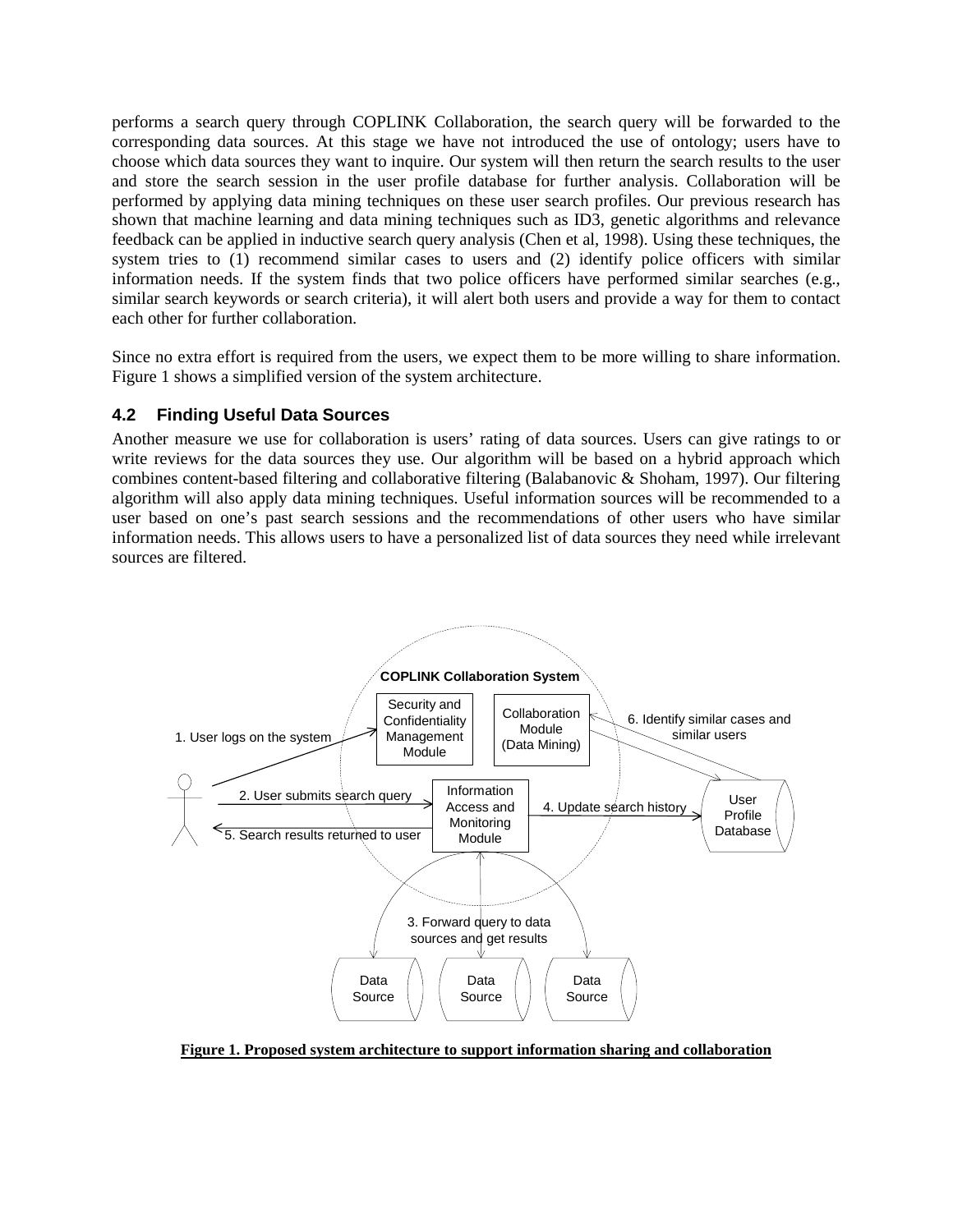#### **4.3 Information Monitoring**

Users can also set up monitoring tasks through the system. If a user wants to monitor a particular database for a particular query, the system will store the monitor task in the user profile database and check the corresponding database periodically. When relevant data is updated or inserted into the database, the system will send an alert message to the user through the user interface, email, voice message or cellular phone.

### **4.4 Security and Confidentiality**

Security is enforced at two levels. First, a user has to supply username and password for logging on the system. This ensures the personal information and search histories are not accessible by others. When a user needs to access data sources that require further authorization and authentication, the user has to provide the corresponding username and password.

When a user performs a search, he or she can specify the confidential level of the search. From our user requirement studies, we found that user would like to have fine-grained control on the confidential level. Some cases may be accessible by personnel within the same unit, while some other cases may only be accessible by several specific individuals.

### **5 Conclusion**

In this paper, we have identified the major challenges in designing an information sharing and collaboration infrastructure within the law enforcement domain. We have proposed and are implementing an architecture that addresses some of the major issues. We also hope our experience can provide useful insight to other digital government research projects.

### **Acknowledgement**

We would like to thank the National Science Foundation and the National Institute for Justice for funding this project. We would also like to thank Sergeant Jennifer Schroeder, Detective Tim Petersen and Dan Casey of the Tucson Police Department for their invaluable suggestions.

### **References**

J. Ambite, Y. Arens, E. Hovy, A. Philpot, L. Gravano, V. Hatzivassiloglou & J. Klavans (2001). Simplifying Data Access: The Energy Data Collection Project, *IEEE Computer*, 34(2), pages 47-54, February 2001.

Y. Arens, C. Knoblock and W. Shen (1996). Query Reformulation for Dynamic Information Integration, *Journal of Intelligent Information Systems*, 1996.

M. Balabanovic and Y. Shoham (1997). Fab: Content-based, Collaborative Recommendation, *Communications of the ACM*, 40(3), pages 66-72, March 1997.

R. J. Bayardo, W. Bohrer, R. Brice, et al (1997). InfoSleuth: Agent-based Semantic Integration of Information in Open and Dynamic Environments, *Proceedings of the ACM SIGMOD International Conference on Management of Data*, pages 195-206, Tucson, AZ, USA, May 11-15, 1997

A. Bouguettaya, M. Ouzzani, B. Medjahed, & J. Cameron (2001). Managing Government Databases, *IEEE Computer*, 34(2), pages 56-64, February 2001.